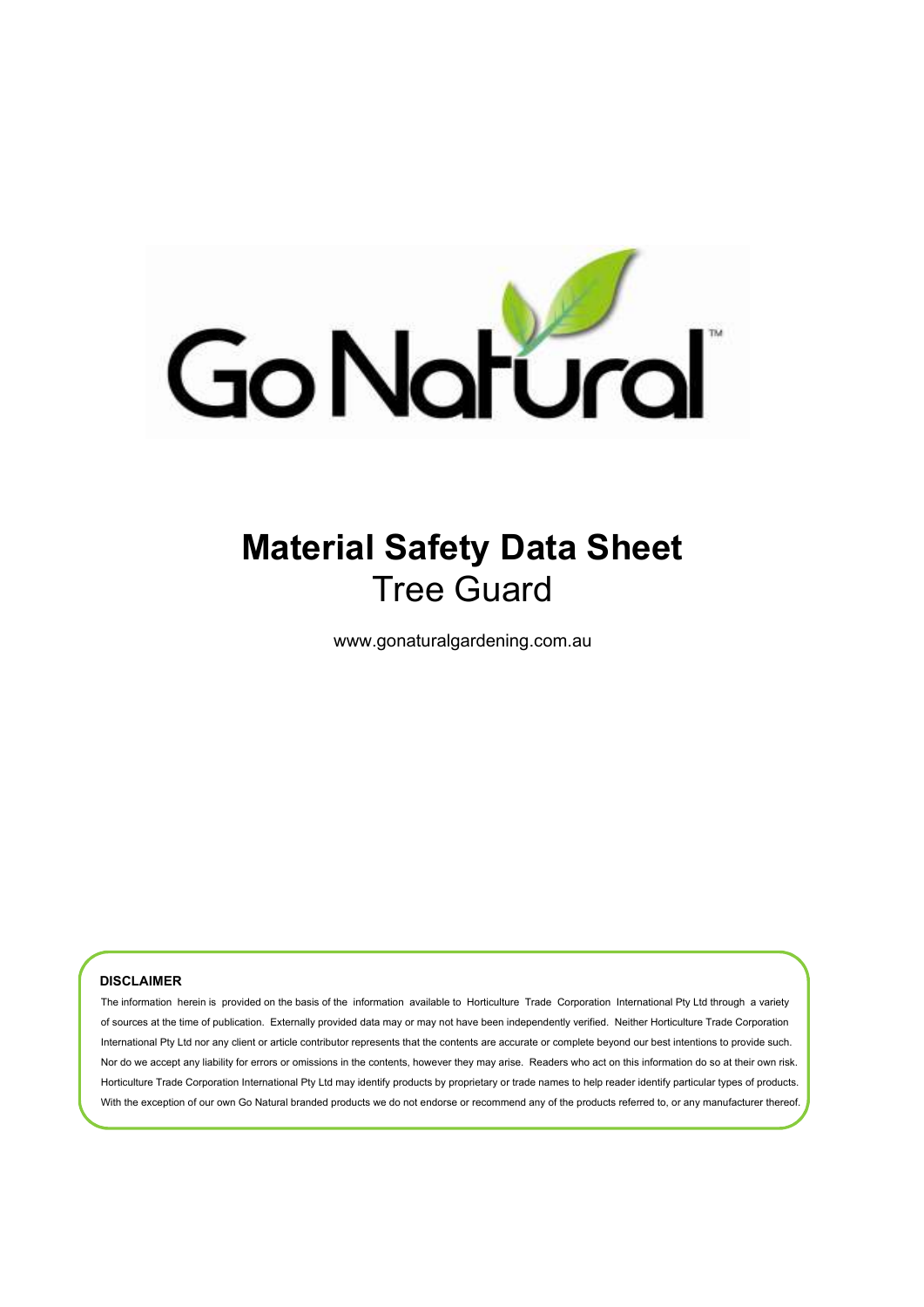### **CHEMICAL PRODUCT AND COMPANY NAME**

| Supplier | Horticulture Trade Corporation International Pty Ltd<br>21 Timmins Court<br>Mill Park<br>Victoria<br>Australia 3082 |  |                                |                     |                                |
|----------|---------------------------------------------------------------------------------------------------------------------|--|--------------------------------|---------------------|--------------------------------|
|          |                                                                                                                     |  |                                | Tel                 | +613 9436-7115                 |
|          |                                                                                                                     |  |                                | Fax                 | +613 9436-9468                 |
|          |                                                                                                                     |  |                                | Email               | info@gonaturalgardening.com.au |
|          |                                                                                                                     |  |                                | <b>Product Name</b> | <b>Tree Guard</b>              |
|          | Intended Use                                                                                                        |  | <b>Crawling Insect Control</b> |                     |                                |
|          |                                                                                                                     |  |                                |                     |                                |

### **COMPOSITION & INFORMATION ON INGREDIENTS**

This product contains no components subject to the reporting, requirements of Section 313 of the Superfund Amendment and Reauthorization Act (SARA) of 1986

Not classified as hazardous according to criteria of Worksafe Australia Not dangerous according to the criteria of the ADG code

| Polymer (adhesives)                |
|------------------------------------|
| <b>None</b>                        |
| None                               |
| S2 - Keep out of reach of children |
|                                    |

### **FIRST AID MEASURES**

#### **EMERGENCY FIRST AID PROCEDURES**

| Eye Contact         | Flush with cool water for at least 15 minutes                         |
|---------------------|-----------------------------------------------------------------------|
| <b>Skin Contact</b> | Remove glue with mineral spirits. Wash skin with soap and water       |
| <b>Inhalation</b>   | Remove person to fresh air                                            |
| Ingestion           | Call physician or emergency phone number immediately. DO NOT give     |
|                     | anything by mouth or induce vomiting unless instructed by a physician |

## **FIRE AND EXPLOSION DATA**

| Flash Point (Method Used)   | N/A                                                                  |
|-----------------------------|----------------------------------------------------------------------|
| <b>Flammable Limit</b>      | N/A                                                                  |
| <b>Autoignition Temp</b>    | N/A                                                                  |
| <b>Extinguishing Media</b>  | Extinguish with water, foam or inert gas                             |
| <b>Special Firefithting</b> |                                                                      |
| <b>Procedures</b>           | Wear full protective clothing and self-contained breathing apparatus |
| Unusual Fire or Explosion   |                                                                      |
| Hazards                     | None.                                                                |
|                             |                                                                      |